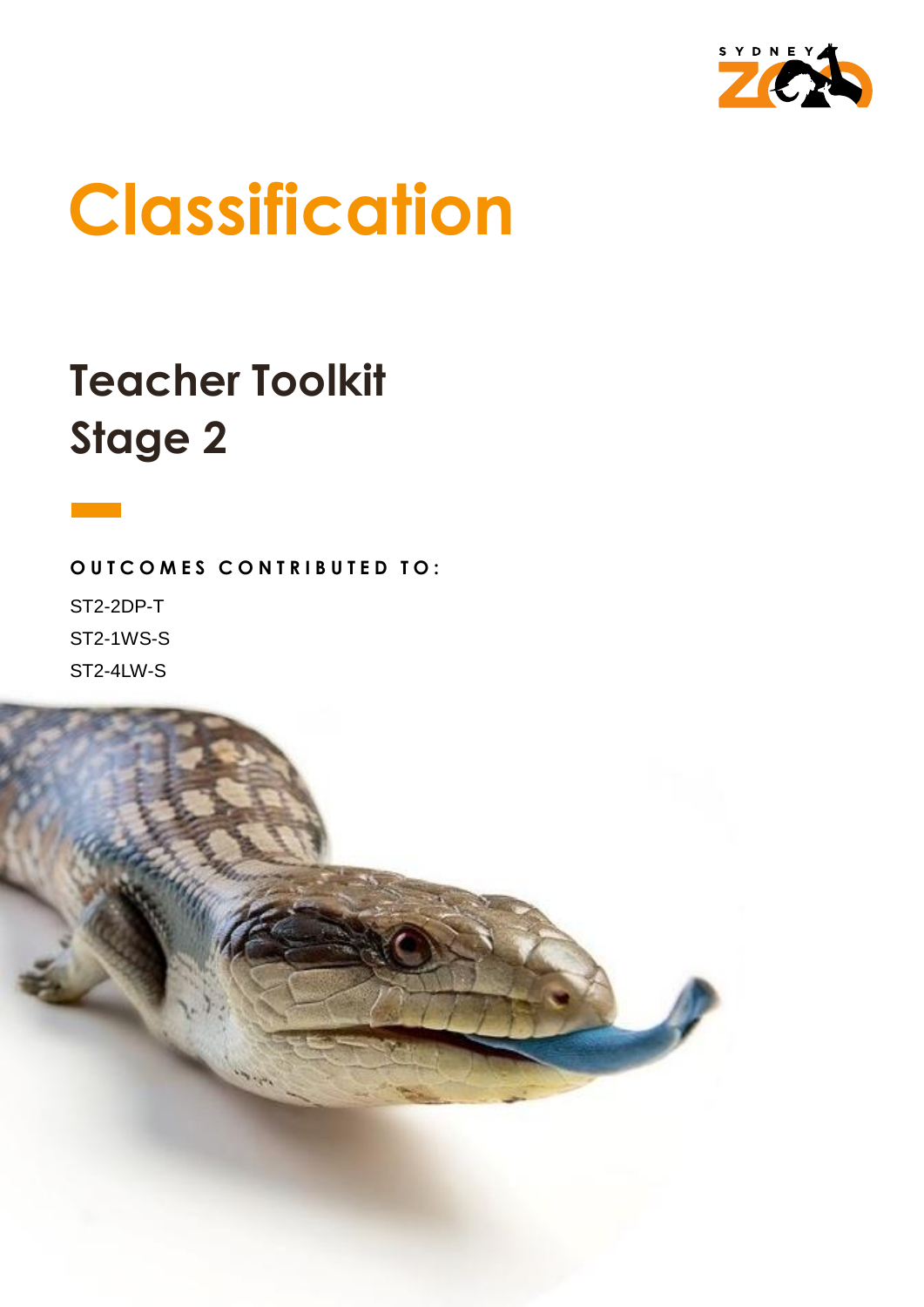### **Welcome to the Sydney Zoo Teacher Toolkit**

**Our vision is to secure a sustainable future for wildlife through making connections between your students and our animals.**

**'Bringing Nature into a classroom can kindle a fascination and passion for the diversity of life on earth and can motivate a sense of responsibility to safeguard it'.**

**Sir David Attenborough**

#### **What is in this toolkit:**

- Syllabus-linked pre-visit activities
- **⊘** Resources for quided and self-quided visits to the Zoo to ensure your students get the most out of their visit
- **Q** Post-visit, syllabus-linked class project
- **Q** Links to provide further information

#### **Resources required to best use this toolkit:**

- **Q** Computer and screen or smartboard
- **Q** Internet access
- Access to playground/outdoors area where possible

**Sydney Zoo acknowledges the Darug nation, their people, past, present and their future generations.**

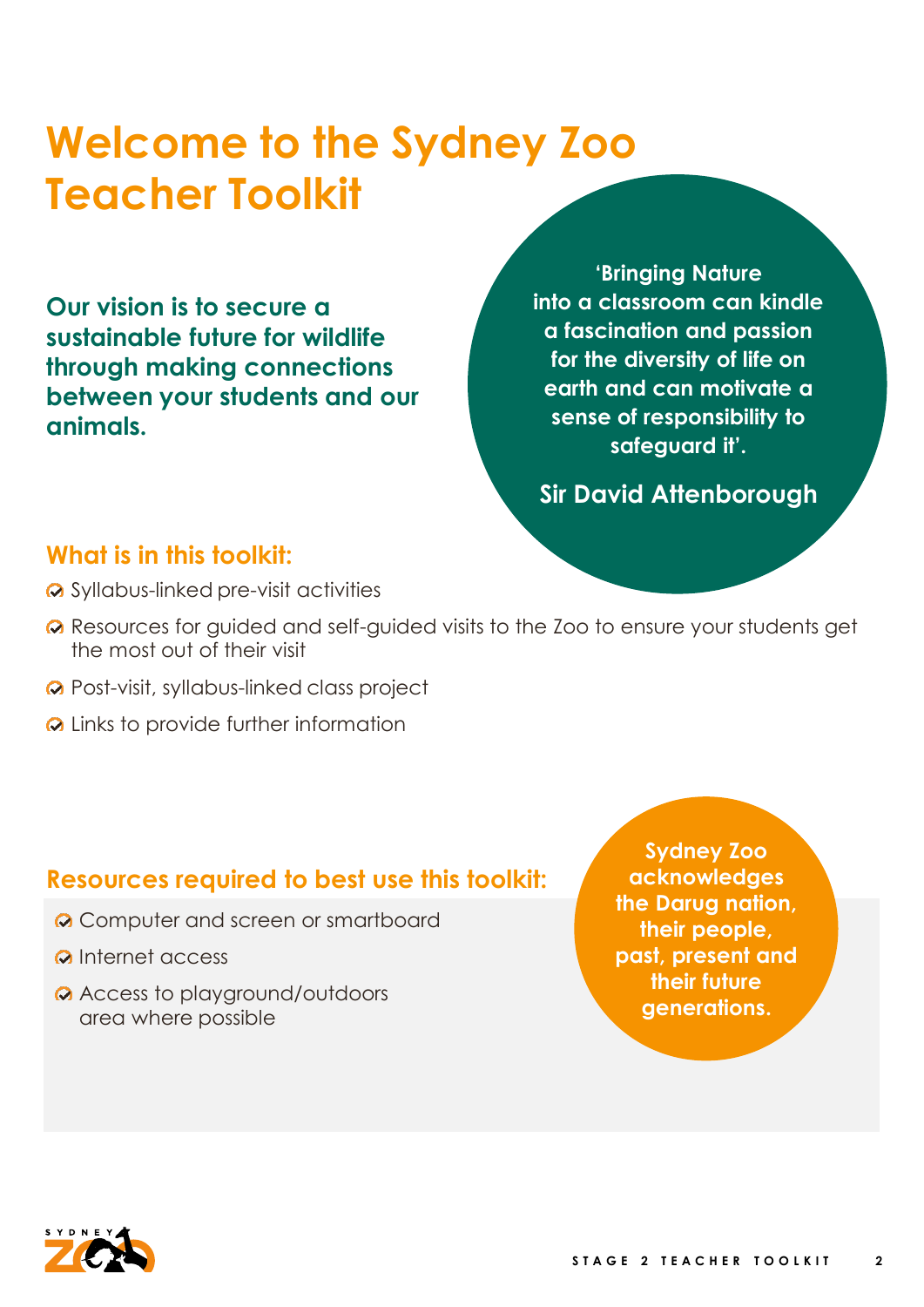### **Outcomes and content**

| <b>Stage</b> | <b>Outcomes</b>                                                                                                                                                                                                                                                                                                                                                                                                                                                                                                            | <b>Content</b>                                                                                                                                                                                                                                                                                                                                                                                                                                                                                                                                                                                                                                                                                                                                                                                                                                                                                                                                                                                                                                                                                                                                                                                                                                                                                      |
|--------------|----------------------------------------------------------------------------------------------------------------------------------------------------------------------------------------------------------------------------------------------------------------------------------------------------------------------------------------------------------------------------------------------------------------------------------------------------------------------------------------------------------------------------|-----------------------------------------------------------------------------------------------------------------------------------------------------------------------------------------------------------------------------------------------------------------------------------------------------------------------------------------------------------------------------------------------------------------------------------------------------------------------------------------------------------------------------------------------------------------------------------------------------------------------------------------------------------------------------------------------------------------------------------------------------------------------------------------------------------------------------------------------------------------------------------------------------------------------------------------------------------------------------------------------------------------------------------------------------------------------------------------------------------------------------------------------------------------------------------------------------------------------------------------------------------------------------------------------------|
|              | <b>Science and Technology</b><br><b>Skills</b><br>A student:<br><b>ST2-1WS-S</b><br>questions, plans and<br>conducts scientific<br>investigations, collects and<br>summarises data and<br>communicates using<br>scientific representations<br><b>ST2-2DP-T</b> selects and uses<br>materials, tools and<br>equipment to develop<br>solutions for a need or<br>opportunity<br>Knowledge and<br><b>Understanding:</b><br>A student:<br>ST2-4LW-S compares<br>features and characteristics<br>of living and non-living things | <b>Skills Focus</b><br><b>Working Scientifically</b><br><b>Planning and conducting investigations</b><br>plan scientific investigations with guidance<br>use appropriate materials and equipment safely<br>$\bullet$<br>(ACSIS054, ACSIS065)<br>participate individually and collaboratively with clear roles<br>$\bullet$<br>and goals<br>Processing and analysing data<br>suggest possible reasons for findings (ACSIS215,<br><b>ACSIS216)</b><br><b>Design and Production</b><br><b>Identifying and defining</b><br>define a need or opportunity according to functional and<br>aesthetic criteria<br>consider potential resources in defining design needs and<br>opportunities<br>investigate and research materials, components, tools and<br>$\bullet$<br>techniques to produce design solutions (ACTDEP014)<br><b>Researching and planning</b><br>identify and define a design problem with consideration of<br>$\bullet$<br>practical and aesthetic needs<br>• consider sustainable use of resources and time<br>constraints in planning design solutions<br>develop, record and communicate design ideas and<br>$\bullet$<br>decisions using appropriate technical terms<br><b>Content</b><br><b>Classification of living things</b><br>Inquiry question: How can we group living things? |
|              | Geography<br>A student:                                                                                                                                                                                                                                                                                                                                                                                                                                                                                                    | <b>Key inquiry question</b><br>• How and why are places similar and different?                                                                                                                                                                                                                                                                                                                                                                                                                                                                                                                                                                                                                                                                                                                                                                                                                                                                                                                                                                                                                                                                                                                                                                                                                      |
|              | <b>Skills:</b><br>Acquiring geographical<br>information                                                                                                                                                                                                                                                                                                                                                                                                                                                                    |                                                                                                                                                                                                                                                                                                                                                                                                                                                                                                                                                                                                                                                                                                                                                                                                                                                                                                                                                                                                                                                                                                                                                                                                                                                                                                     |
|              | Processing geographical<br>information                                                                                                                                                                                                                                                                                                                                                                                                                                                                                     |                                                                                                                                                                                                                                                                                                                                                                                                                                                                                                                                                                                                                                                                                                                                                                                                                                                                                                                                                                                                                                                                                                                                                                                                                                                                                                     |
|              | Communicating geographical<br>information<br>Tools:<br><b>Maps</b><br>Spatial technologies<br>Visual representations<br>GE2-4 acquires and<br>communicates geographical                                                                                                                                                                                                                                                                                                                                                    |                                                                                                                                                                                                                                                                                                                                                                                                                                                                                                                                                                                                                                                                                                                                                                                                                                                                                                                                                                                                                                                                                                                                                                                                                                                                                                     |



information using

geographical tools for inquiry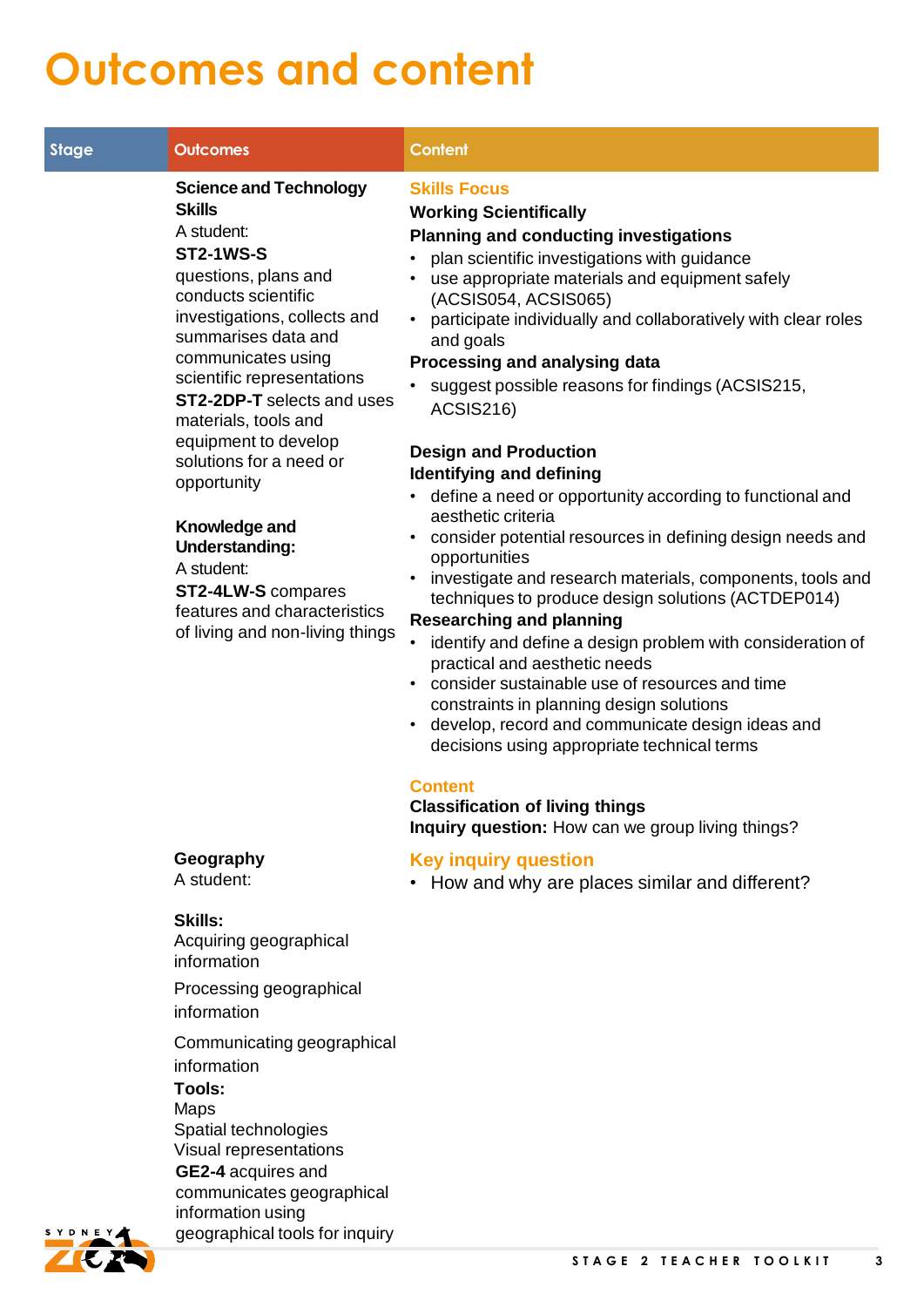## **Aboriginal Pedagogy 8Ways of Learning**



#### TELL A STORY. MAKE A PLAN. THINK AND DO. DRAW IT. TAKE IT OUTSIDE. TRY A NEW WAY. WATCH FIRST, THEN DO. SHARE IT WITH OTHERS

From the 8Ways website <https://www.8ways.online/>

**Sydney Zoo has developed this lesson package with a focus on Aboriginal Pedagogy for delivery of all content. Context for each lesson is provided in the lesson plans.**

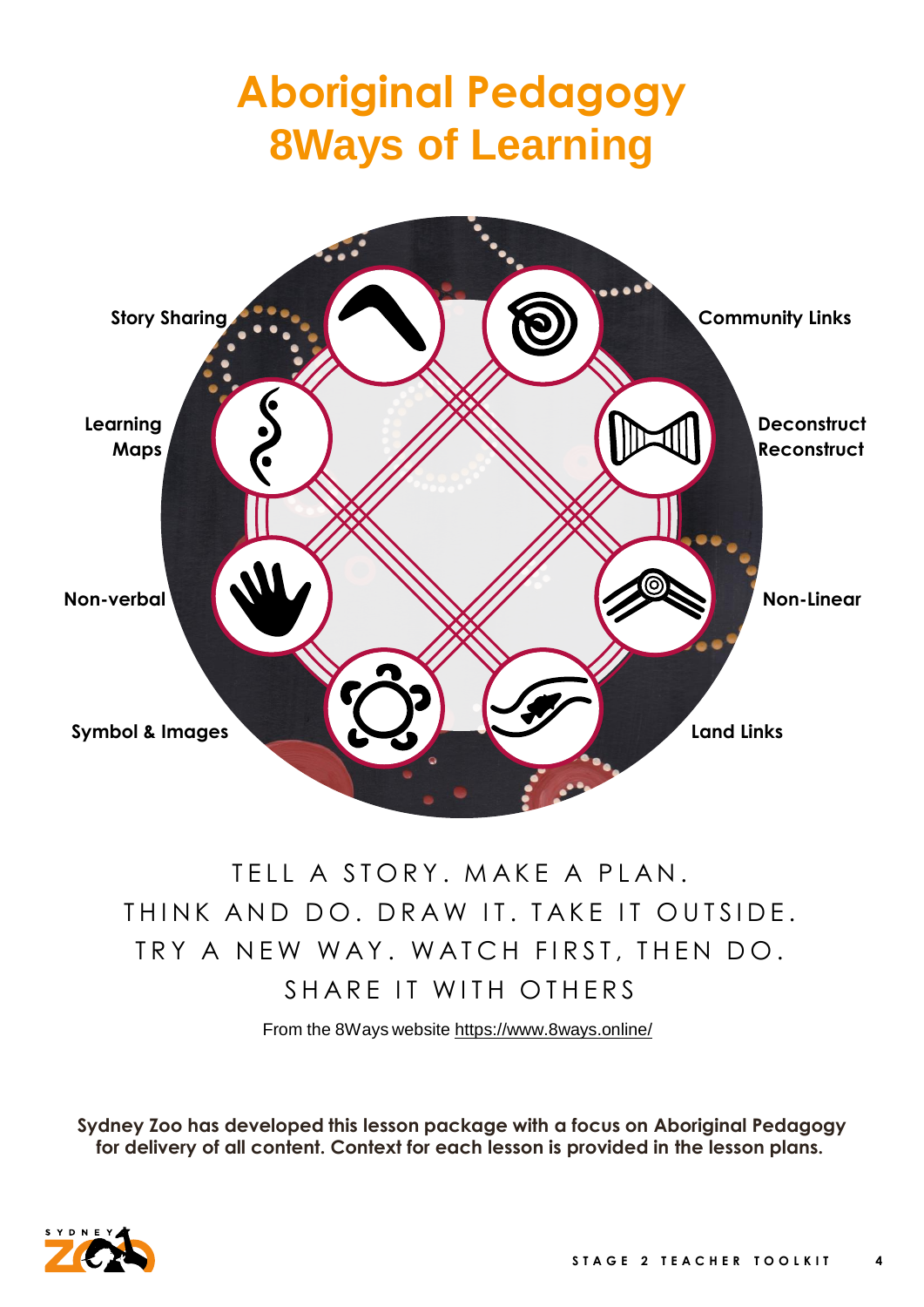### **Recommended pre-visit lesson outline**

| <b>Location</b><br>& Duration | <b>Outcomes &amp;</b><br><b>8Ways</b>                 | <b>Learning Activity</b>                                                                                                                                                                                                                                                                                                                                                                                                                                                                                                                                                                                                                                                                                                                                                                                                                                                                     | <b>Resources</b>                                                                                               |
|-------------------------------|-------------------------------------------------------|----------------------------------------------------------------------------------------------------------------------------------------------------------------------------------------------------------------------------------------------------------------------------------------------------------------------------------------------------------------------------------------------------------------------------------------------------------------------------------------------------------------------------------------------------------------------------------------------------------------------------------------------------------------------------------------------------------------------------------------------------------------------------------------------------------------------------------------------------------------------------------------------|----------------------------------------------------------------------------------------------------------------|
| Classroom<br>$60+$<br>minutes |                                                       | 8Ways context-explain to students that a learning map is a way to map<br>their journey through the topic. Students can place goals and main ideas<br>in their learning map to sow the knowledge and skills they will be<br>obtaining through activities on the way. It is a visual representation of a<br>learning journey.                                                                                                                                                                                                                                                                                                                                                                                                                                                                                                                                                                  |                                                                                                                |
|                               | 8Ways<br>Learning<br>maps                             | <b>Activity 1:</b><br><b>Explain</b> that the class will be going on an excursion to Sydney Zoo to<br>investigate living things.<br>Look up the Sydney Zoo Map.<br>Brainstorm the kinds of things you will be learning at Sydney Zoo and<br>about different animals.                                                                                                                                                                                                                                                                                                                                                                                                                                                                                                                                                                                                                         | <b>Map</b><br>https://sydneyzo<br>o.com/zoo-map<br><b>Activity sheet</b><br>'Learning map'                     |
|                               | 8Ways<br><b>Land Links</b>                            | <b>Activity 2:</b><br><b>Google Maps</b><br>Using Google Maps as a class or in small groups/individually.<br>Students find their school's location<br>Students find Sydney Zoo (700 Great Western Highway,<br>Bungarribee)<br>How far away is the Zoo from school? How can you travel from<br>one to the other?<br><b>SixMaps</b><br>Students find their school's location in Sydney (can use search<br>tool on top left to search for suburb or other location)<br>Zoom out to see the extent of green areas and built up areas<br>around Western Sydney<br>Explain that the dark green around Sydney are the national parks<br>and areas of natural vegetation in the Blue Mountains. Can you find<br>large areas of green inside Sydney? What kinds of animals may live<br>there?                                                                                                         | Link<br>Google Maps<br>https://www.goo<br>gle.com/maps<br>Link<br>Six Maps<br>https://maps.six.<br>nsw.gov.au/ |
| Щ                             | 8Ways<br><b>Non Verbal</b><br>8Ways<br><b>Symbols</b> | <b>Activity 3:</b><br>Mapping Sydney Zoo - keep Six Maps open for this activity.<br>Print out Activity sheets 'Mapping Sydney Zoo' (single sided)<br>Enquiry: What is a map?<br>Can be a photo, drawing/sketch, diagram showing a specific area<br>Needs to have specific interpretation (so a simple photograph is<br>not enough)<br>Can be big (global map) or small (school map)<br>What do maps have to have?<br>BOLTS Border, Orientation (north pointer), Legend, Title, Scale<br>Students to add BOLTS to the Sydney Zoo map. Use Six Maps and<br>as a class decide on the scale. Can use the measuring tool. Use Six<br>Maps to determine which direction is North - the orientation of Six<br>Maps is North.<br>Students can bring this map to Sydney Zoo on their visit to<br>extend on their learning - using it to navigate and explain<br>direction and distance from exhibits. | <b>Activity sheet</b><br>'Mapping<br>Sydney<br>Zoo'<br>Link<br>Six Maps<br>https://maps.six.<br>nsw.gov.au/    |

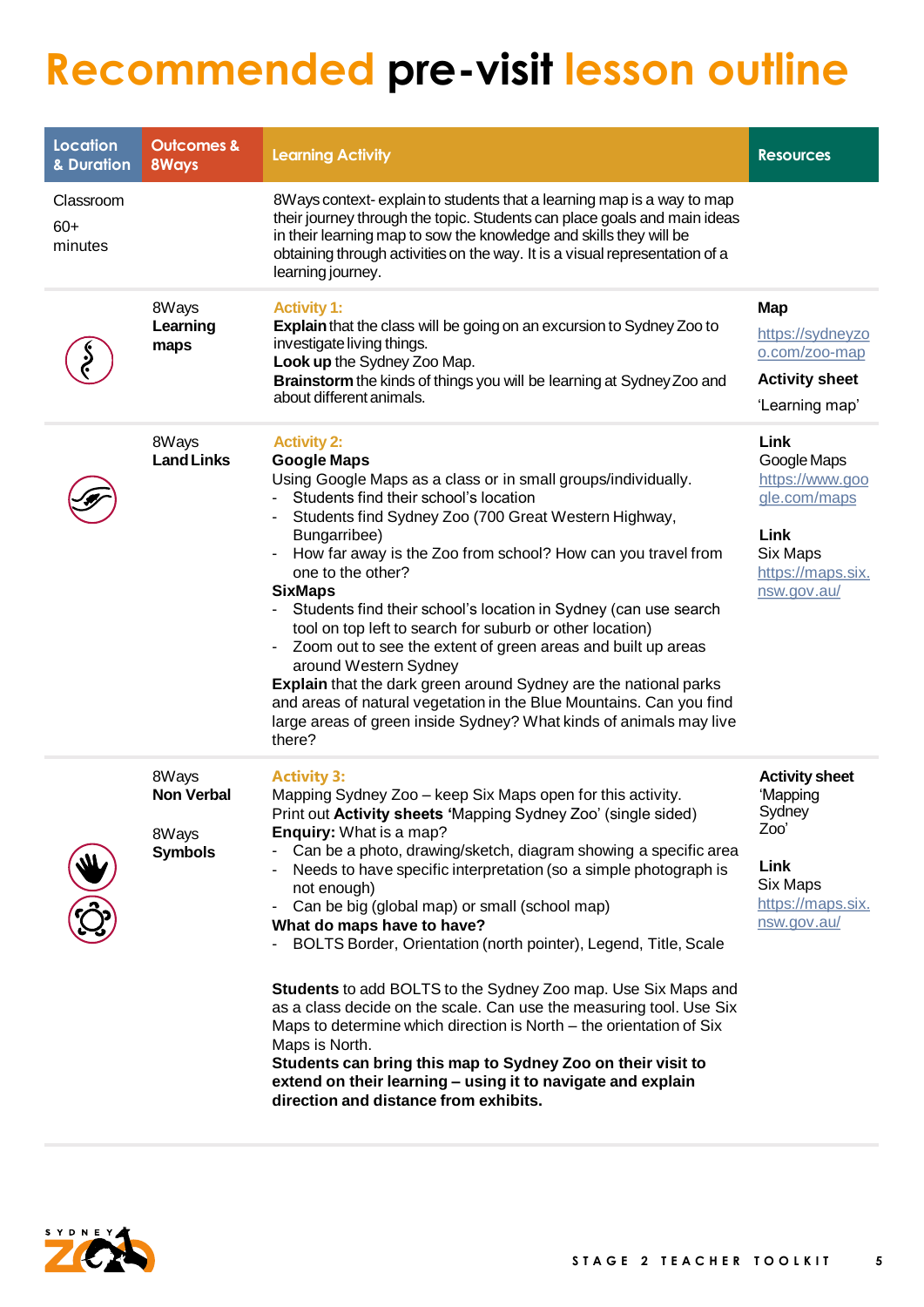## **Mapping Sydney Zoo**

**Every good map has BOLTS – Border, Orientation, Legend, Title and Scale.** 

**Use the BOLTS below to make your map of Sydney Zoo.**

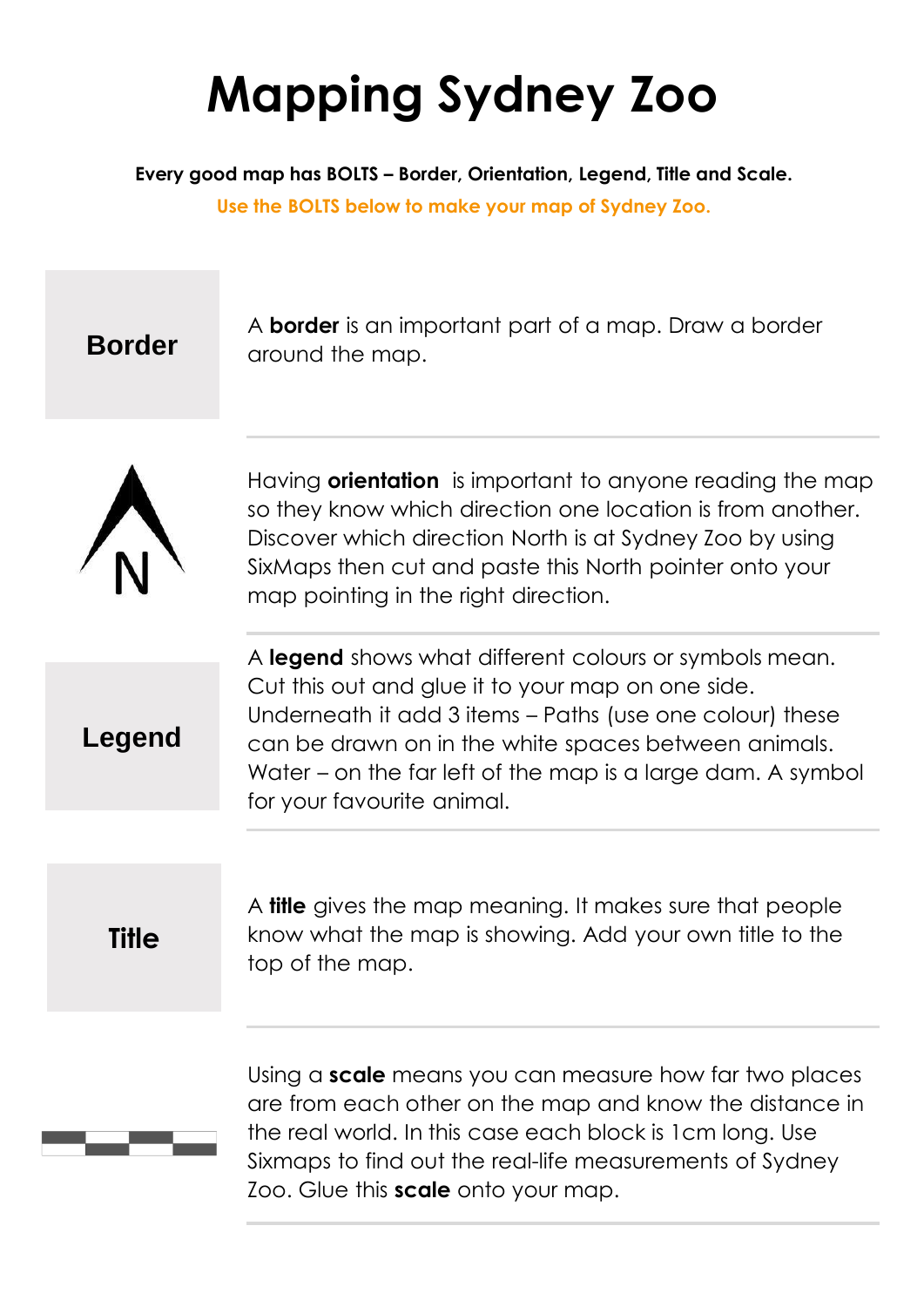

**to help us and add these features to this map.**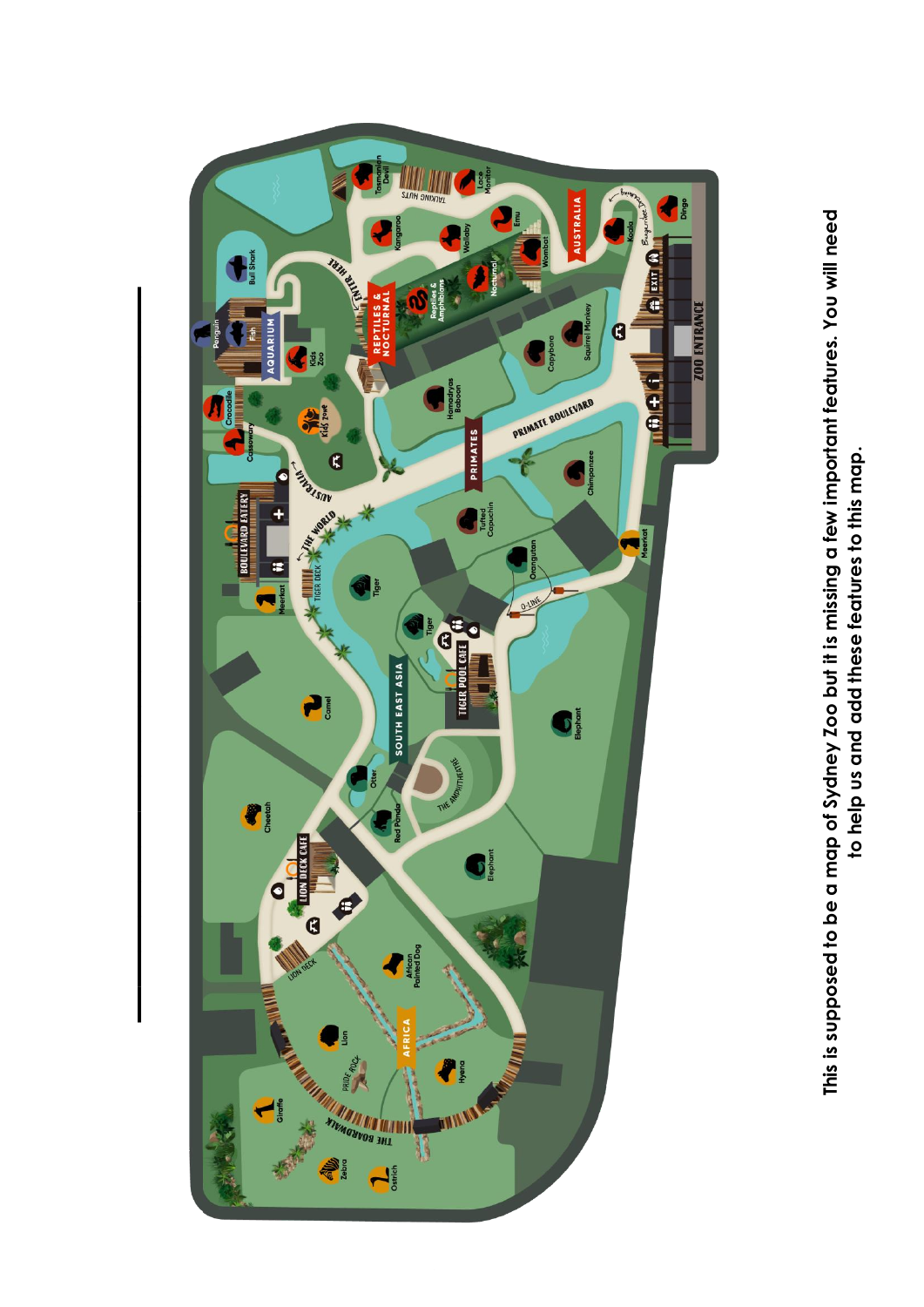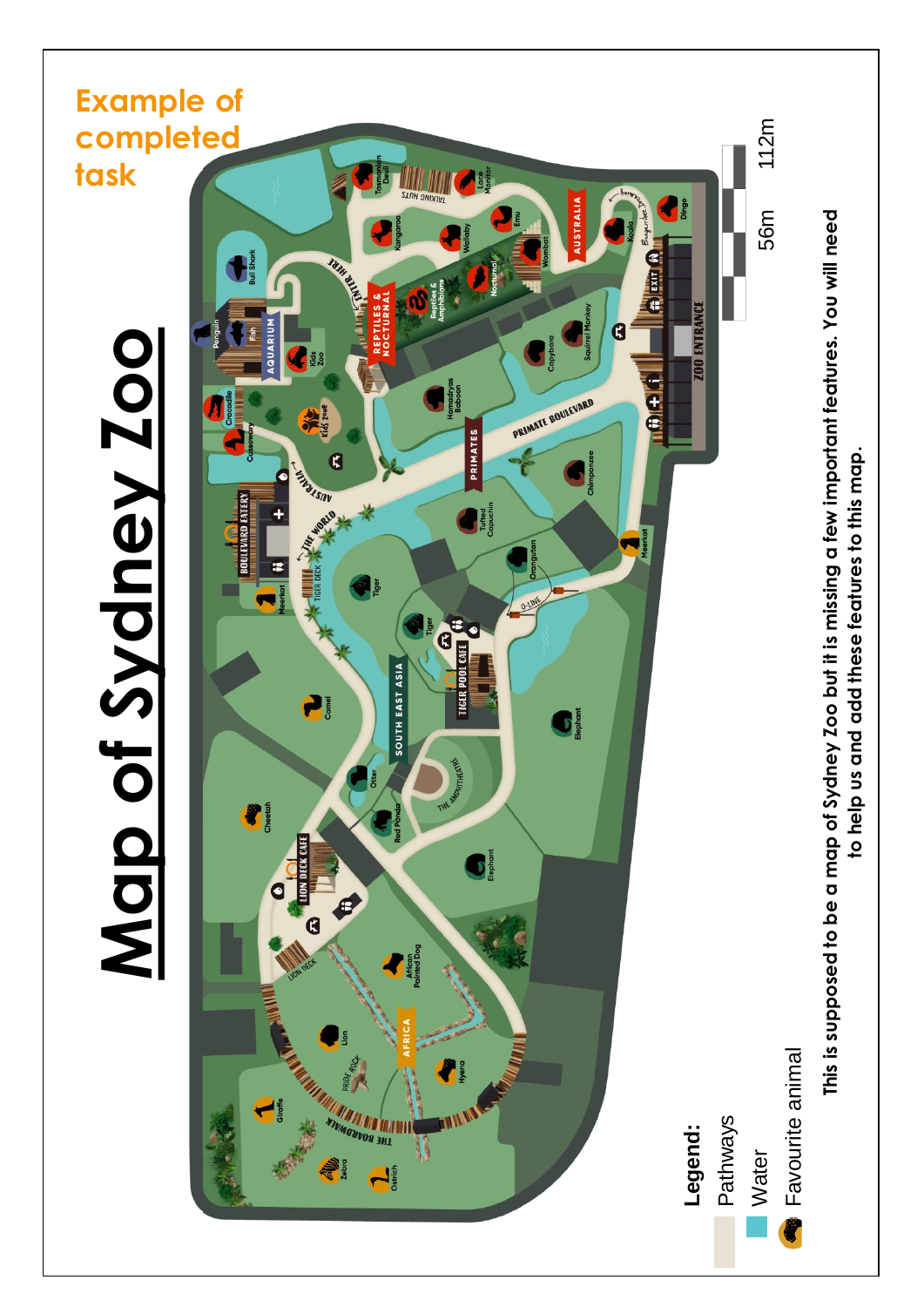### **Optional pre-visit Classification lesson outline**

| Location<br>& Duration | <b>Outcomes &amp;</b><br>8Ways | <b>Learning Activity</b>                                                                                                                                                                                                                                                                                                                                                                                                                                                                                                                                                                                     | <b>Resources</b>                          |
|------------------------|--------------------------------|--------------------------------------------------------------------------------------------------------------------------------------------------------------------------------------------------------------------------------------------------------------------------------------------------------------------------------------------------------------------------------------------------------------------------------------------------------------------------------------------------------------------------------------------------------------------------------------------------------------|-------------------------------------------|
| $60+$ minutes          |                                | 8Ways context: connecting students with a place. Students will<br>classify the things they find in the classroom and school grounds.                                                                                                                                                                                                                                                                                                                                                                                                                                                                         |                                           |
|                        | 8Ways<br><b>Land Links</b>     | <b>Activity:</b><br>Students draw on previous knowledge and describe what it means to<br>be a living thing:<br>growing, reproducing, breathing, eating, excreting                                                                                                                                                                                                                                                                                                                                                                                                                                            | <b>Activity sheet</b><br>'Classification' |
| П                      | 8Ways<br>Non verbal            | • Activity Sheet 'Classification'<br>Part 1<br>Each student takes their pencil case and empties onto their desk.<br>Ask them to group everything that is similar together. Like with like.<br>Discuss what the students then did. Did people group by colour?<br>Structure? Use?<br>Get the students to repeat and try different groupings.<br>Then divide these groups into smaller e.g. all pens are then split into<br>blue and black pens, or by brand name.<br>Part 2<br>Students take activity sheet out into the playground with the class.<br>Find items in the playground<br>Practice grouping them |                                           |

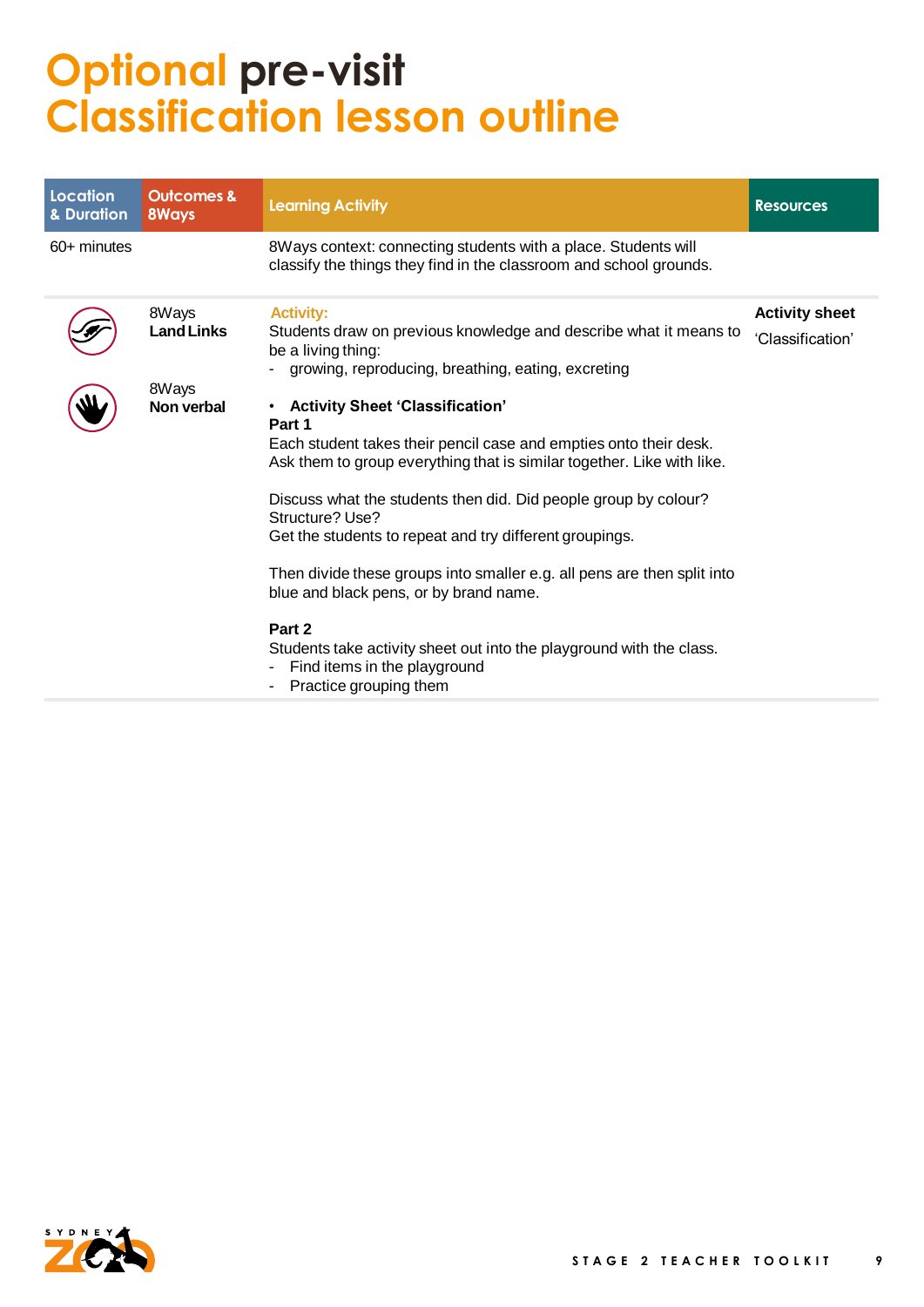## **Classification**

**Find a nice spot in the school yard and collect some items you find there.**

**E.g. sticks, leaves, rocks, feathers. List the items below.** 

| <b>Items</b> |  |  |
|--------------|--|--|
|              |  |  |
|              |  |  |
|              |  |  |
|              |  |  |
|              |  |  |
|              |  |  |

**Now we will group them. Put the items that are most similar together in small groups. Write down what you have put together below or draw them in their groups.**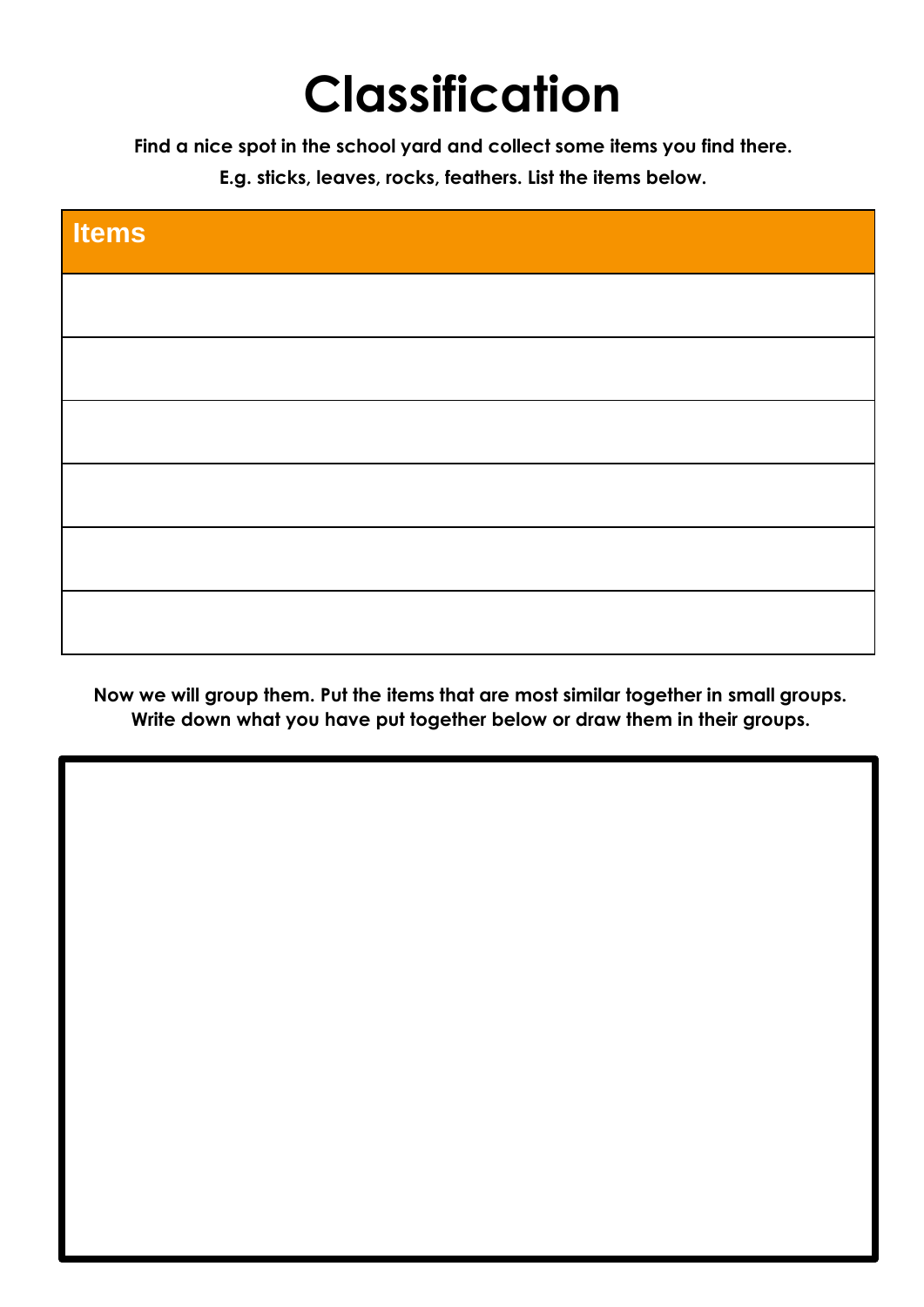### **Optional pre-visit Branching key lesson outline**

| Location<br>& Duration | <b>Outcomes &amp;</b><br>8Ways | <b>Learning Activity</b>                                                                                                                                                                                                                          | <b>Resources</b>                         |
|------------------------|--------------------------------|---------------------------------------------------------------------------------------------------------------------------------------------------------------------------------------------------------------------------------------------------|------------------------------------------|
| 60+ minutes            |                                | 8Ways context: connecting students with a place. Students will<br>classify the things they find in the classroom and school grounds.                                                                                                              |                                          |
|                        | 8Ways<br><b>Land Links</b>     | <b>Activity:</b><br><b>Activity Sheet 'Branching Key'</b><br>$\bullet$<br>Part 1                                                                                                                                                                  | <b>Activity sheet</b><br>'Branching Key' |
|                        | 8Ways<br>Non verbal            | Read about what a branching key is and follow the example to<br>classify the blue bird.<br>Part 2<br>Students find their item list from the playground or use their pencil<br>case items again. Create their own branching key to classify items. |                                          |

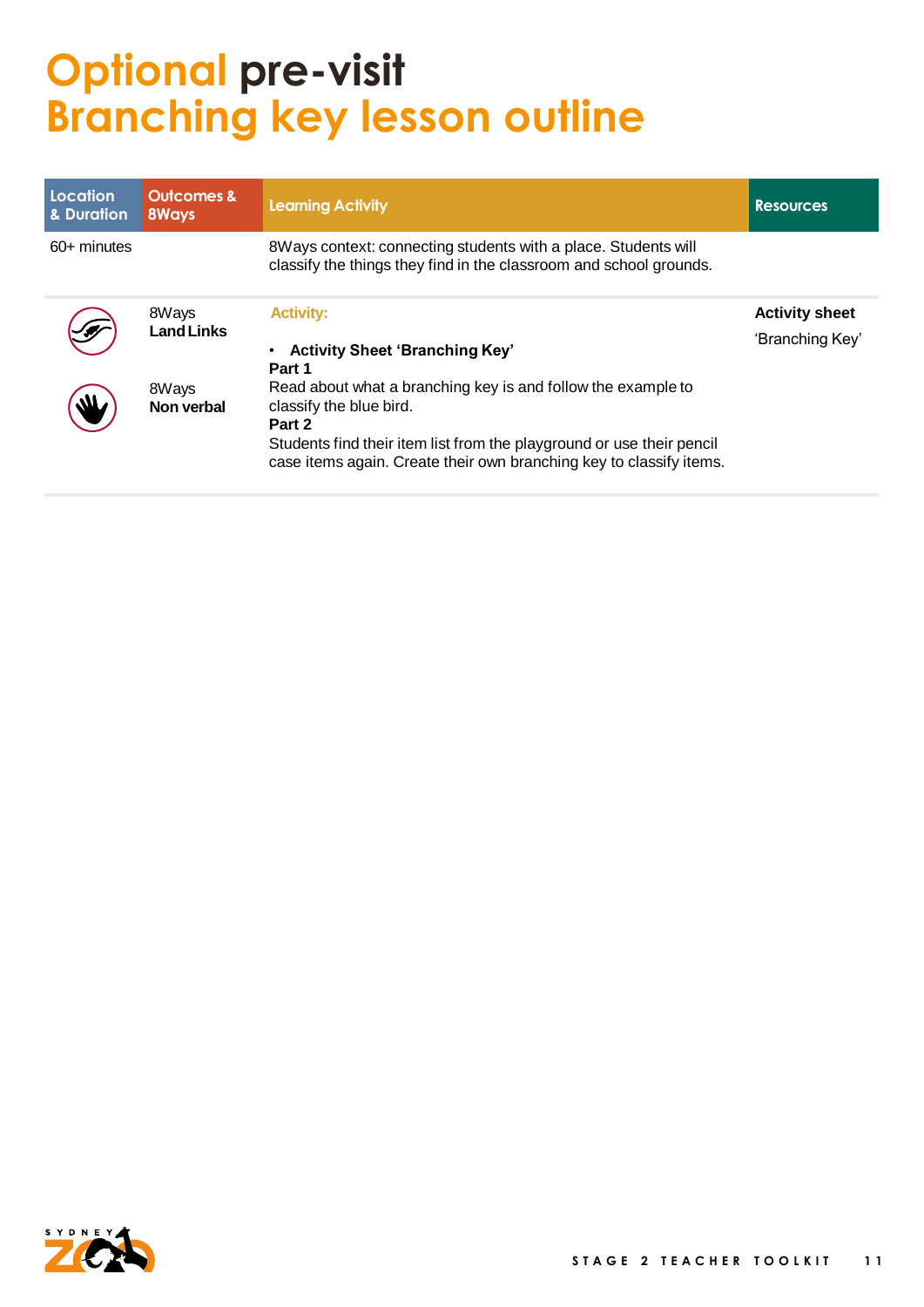## **Branching key**

**Here is an example of a branching key. We have found an animal, and we need to classify it. A branching key:**

- **Asks questions at each level based on features of an animal e.g. does it have feathers?**
- **Each split is a like saying yes or no e.g. yes it has feathers or no it does not**
- **You follow the branches until you have found your answer**



**Create your own branching key for the items you found in the playground.**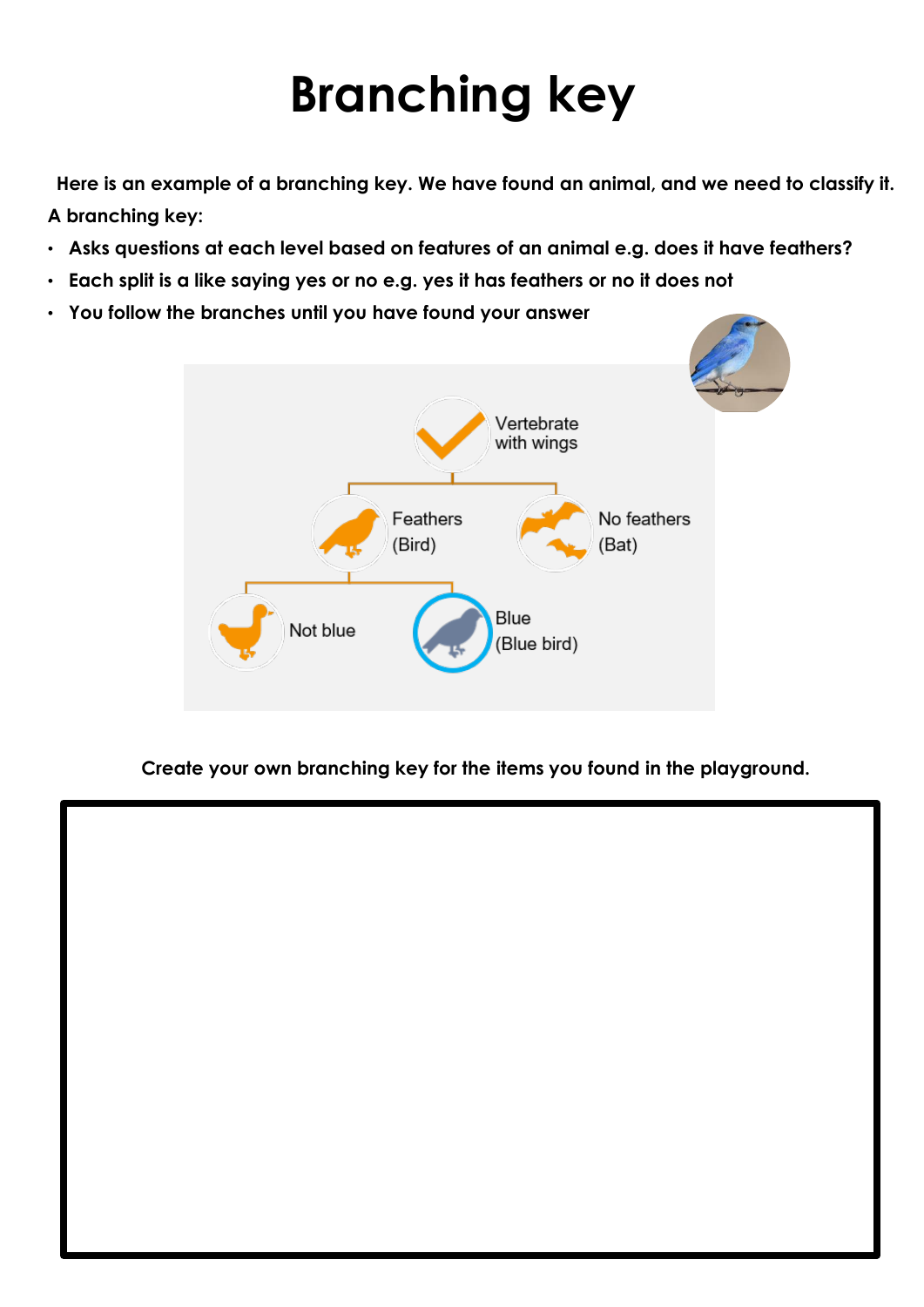## **Visiting Sydney Zoo**

**Take your students on a self-guided adventure or book a workshop at Sydney Zoo! Download and print the Stage 2 Activity Booklet 'Classification of living things' to support student learning while visiting Sydney Zoo.** 

#### **Pre-visit checklist:**

- **Q** Pre-visit activities
- **△** Behaviour expectations of students while visiting Sydney Zoo
	- Students must always be accompanied by a teacher
	- Follow instructions of your teacher and zoo staff
	- Take only photographs and memories, leave only footprints and smiles
	- If you get lost, find a staff member in uniform and tell them you need help
	- Have a lot of fun and ask lots of questions!
- Ask students to prepare low waste/waste free lunches if possible. We love seeing the students' being low waste/waste free – please brag about this to us
- Wet-weather preparation if the forecast is not favourable (some of our animals love wet days so don't worry about them hiding away)

#### **Upon arrival:**

- **◆** Send one staff member to check-in at Group Bookings desk - assemble classes with other staff members
- **O** Enjoy your visit with us and please ask any staff for assistance if required
- Students must always be accompanied by a teacher

We recommend allocating small groups to adult supervisors. **Download** our '**survival guide for teachers'**

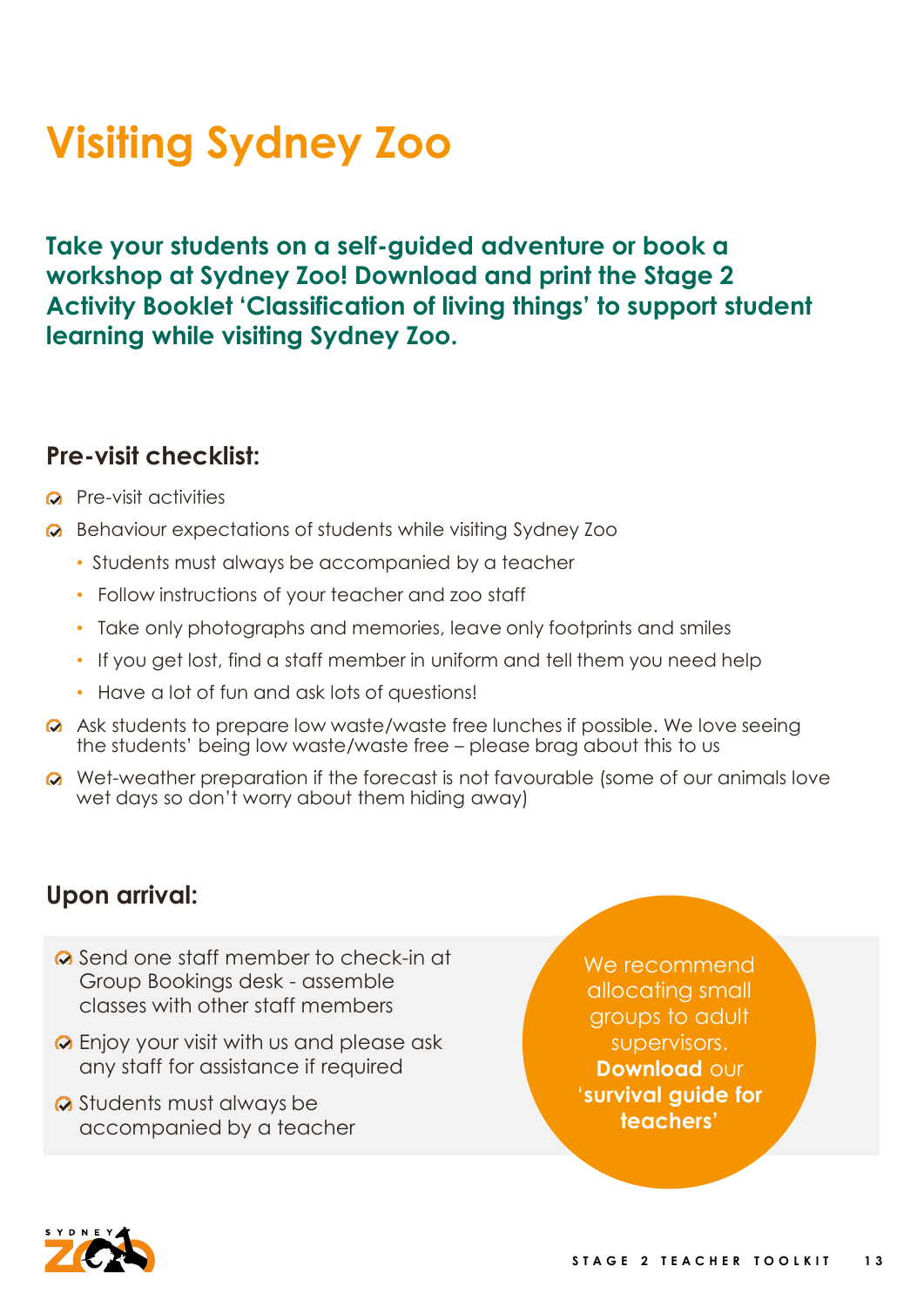### **What is a low or no waste lunch?**

- **Sourcing foods that have minimal or no packaging and using reusable containers to carry food.**
- **Bringing your own reusable drink bottle and refill it.**
- **Carrying your own reusable cutlery set.**



#### **Examples**

Sandwiches - without clingwrap, they can stay fresh in a suitable reusable  $\odot$ container or beeswax reusable wrap.



- **Fruit** apples, bananas and mandarins are easy to eat and/or peel at  $\boldsymbol{\Omega}$ school or the Zoo, the core and skin can go in the organic bins.
- **Nuts, dried fruit, biscuits, popcorn etc.** in a small reusable container,  $\odot$ buy them in bulk to reduce packaging and put servings into small containers for snacks.



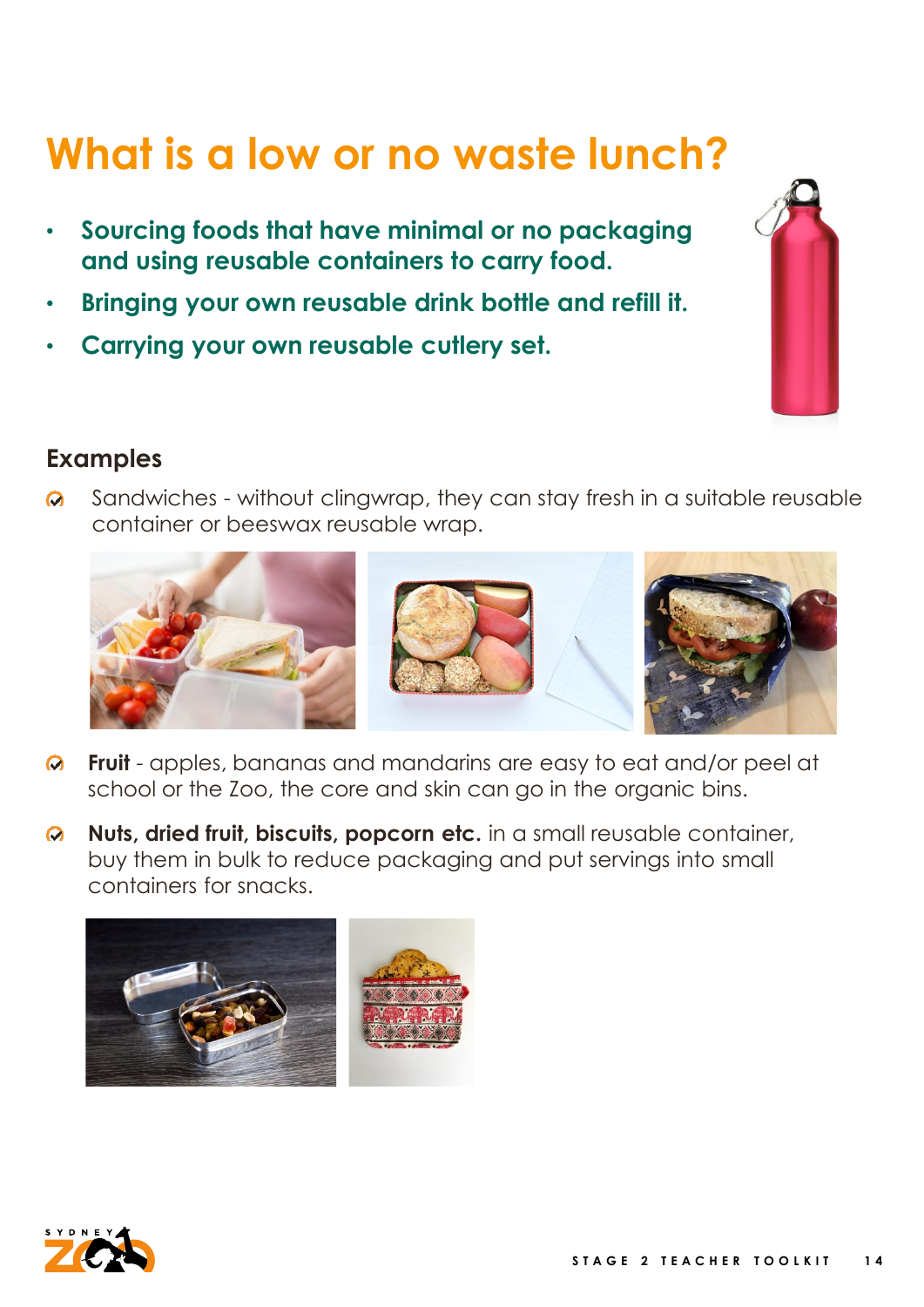#### **Optional post visit project lesson outline**

#### **Syllabus Inquiry Questions:**

**LivingWorld:** How can we improvea local environment to encourage living things to thrive?



| <b>Location</b><br>& Duration                                            | <b>Outcomes &amp;</b><br><b>8Ways</b>          | <b>Learning Activity</b>                                                                                                                                                                                                                                                                                                                                                                                                                                                       | <b>Resources</b>                                            |
|--------------------------------------------------------------------------|------------------------------------------------|--------------------------------------------------------------------------------------------------------------------------------------------------------------------------------------------------------------------------------------------------------------------------------------------------------------------------------------------------------------------------------------------------------------------------------------------------------------------------------|-------------------------------------------------------------|
| This project<br>may extend<br>over several<br>lessons, days,<br>or weeks | <b>ST2-1WS-S</b><br>ST2-2DP-T<br>ST2-4LW-S     | 8Ways context for this project encompasses multiple methods.<br>Brainstorming and creating a learning map of the process for project<br>completion; breaking down each task and modelling for students; getting<br>students to take action; approaching any problems from multiple angles with<br>the class; creating land links for students by taking their learning outside;<br>sharing what they are doing with the wider community of school and<br>hopefully Sydney Zoo. |                                                             |
|                                                                          | 8Ways<br>Learningmaps                          | <b>Premise:</b><br>While visiting Sydney Zoo you will have learned about sustainability, threats to<br>wildlife and conservation efforts. What can students do to help?. Use the 'project                                                                                                                                                                                                                                                                                      | Butchers paper or<br>smartboard/<br>whiteboard.             |
|                                                                          | 8Ways<br><b>Deconstruct/</b>                   | planning scaffold' sheet to help with structuring your plan with students. At<br>Sydney Zoo we ask what can people Choose, Change or Contribute to help<br>wildlife.                                                                                                                                                                                                                                                                                                           | <b>Project Planning</b><br><b>Scaffold</b>                  |
|                                                                          | Reconstruct<br>8Ways Symbols<br><b>Actions</b> | <b>Activity 1:</b><br>Set up a brainstorming session for students. Either on some<br>butchers paper or on the board as aclass.<br>What do students know about the environment at school?<br>Are there specific areas that have wildlife that live in them?                                                                                                                                                                                                                     | Ideas for<br>research:<br><b>Sustainable</b><br>schools     |
|                                                                          | 8Ways                                          | Go out into the playground with the students and discuss the different parts of<br>the school that they have seen living things in e.g. the grass, trees, birds,<br>insects.                                                                                                                                                                                                                                                                                                   | https://www.sustai<br>nableschoolsnsw.o<br>rg.au/manage/you |
|                                                                          | <b>Land links</b>                              | Choose an area as a class to improve for wildlife                                                                                                                                                                                                                                                                                                                                                                                                                              | ng-people/enviro-<br>clubs-<br>manual/project-<br>ideas     |
|                                                                          | 8Ways<br>Non-linear                            | <b>Activity 2:</b><br>What can you do to improve the environment to encourage things to thrive?<br>Students research ways to improve the environment on the school grounds<br>e.g. planting more native vegetation, regular rubbish pick ups, creating a low<br>waste lunch system.                                                                                                                                                                                            |                                                             |
| ම                                                                        | 8Ways<br><b>Community links</b>                |                                                                                                                                                                                                                                                                                                                                                                                                                                                                                |                                                             |

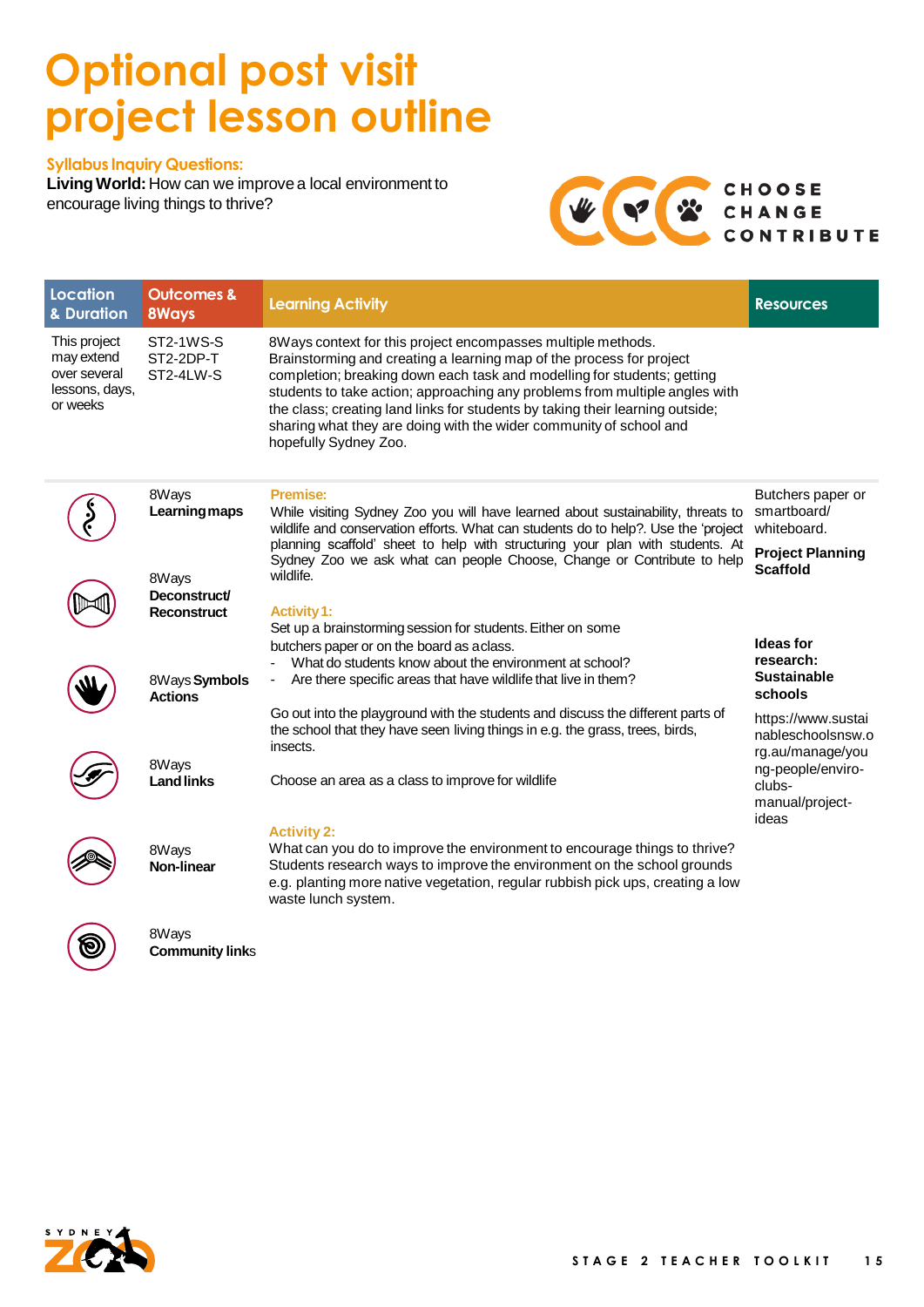#### **Optional post visit project lesson outline (continued)**

#### **Learning Activity Resources**

#### **Activity 4**

Assign roles for the project if applicable

- write down everything that is needed to complete the project
- assign students to each task
- if parents or external people are coming in to help your project assign students to each adult
- **model** each task for the students (break down tasks and show students how to complete tasks)

#### **Activity 5**

#### **Completeproject!**

This may take an hour or it may be broken up over several sessions.

#### **Activity 6**

#### **Remember to take photos and videosthroughout.**

If you would like to share your project with the wider community, Sydney Zoo would LOVE to hear from you [education@sydneyzoo.com](mailto:education@sydneyinfo.com)

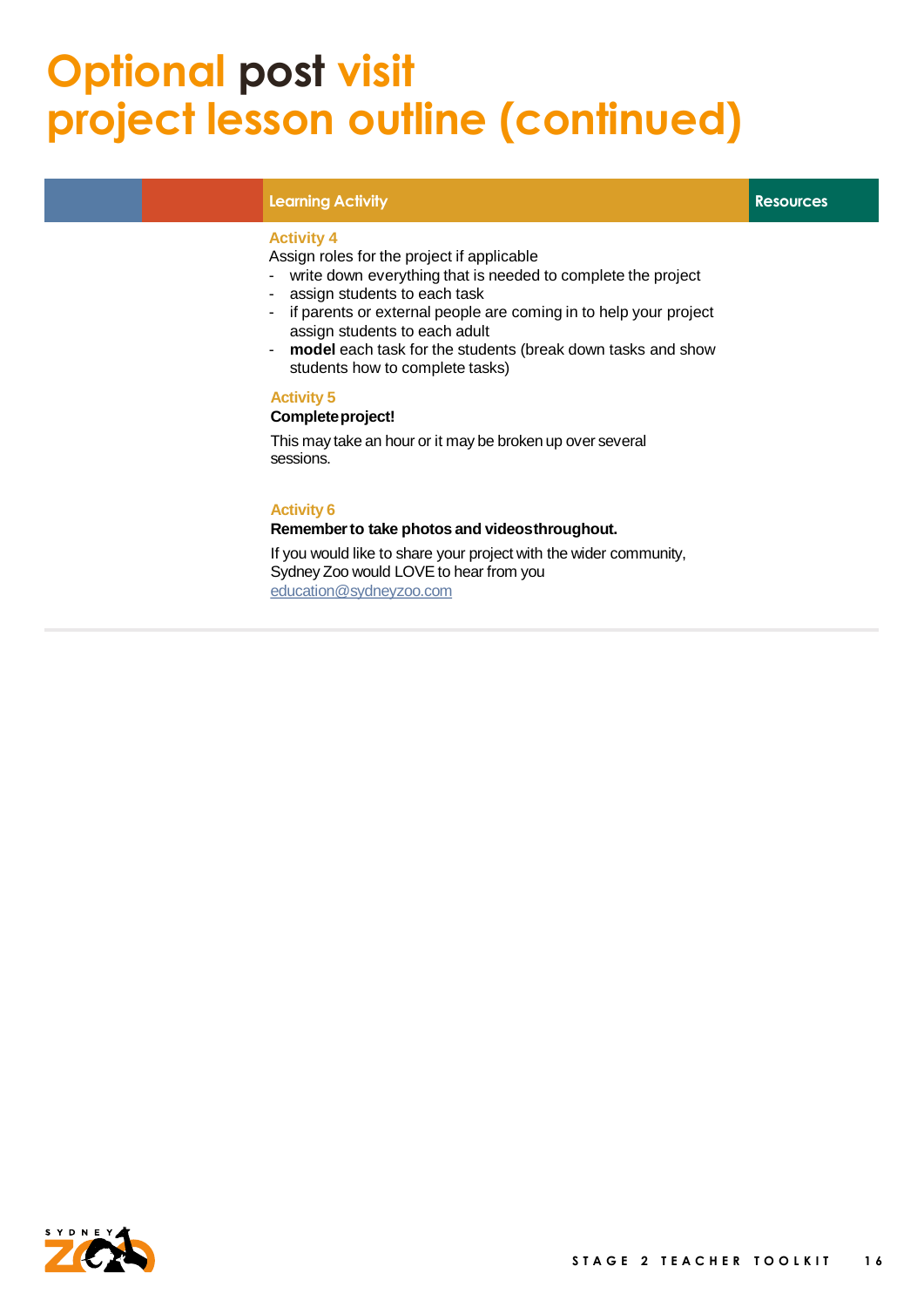#### **Project planning scaffold for use as a class**



**What is the problem/opportunity?**



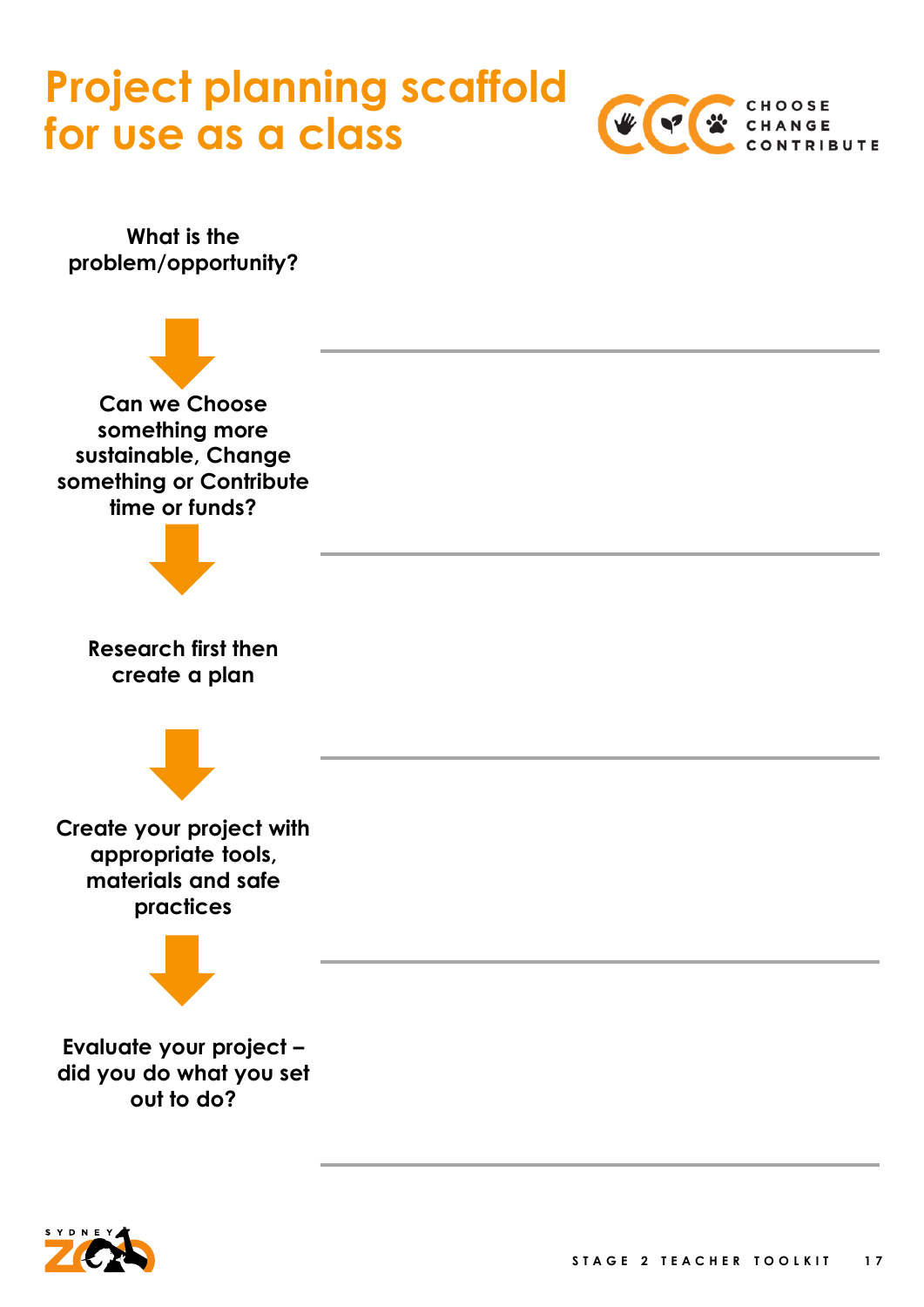### **Word bank**

| Word                                                                 | <b>Definition</b>                                                                                                                                                                                                                                                                                                                                                                                                                        |
|----------------------------------------------------------------------|------------------------------------------------------------------------------------------------------------------------------------------------------------------------------------------------------------------------------------------------------------------------------------------------------------------------------------------------------------------------------------------------------------------------------------------|
| Aboriginal and/or<br><b>Torres Strait</b><br><b>Islander Peoples</b> | Aboriginal Peoples are the first peoples of Australia and are represented by over 250 language<br>groups, each associated with a particular Country or territory. Torres Strait Islander Peoples<br>are represented by five major island groups, and are associated with island territories to the<br>north of Australia's Cape York which were annexed by Queensland in 1879.                                                           |
|                                                                      | An Aboriginal and/or Torres Strait Islander person is someone who:                                                                                                                                                                                                                                                                                                                                                                       |
|                                                                      | is of Aboriginal and/or Torres Strait Islander descent<br>identifies as an Aboriginal person and/or Torres Strait Islander person, and<br>is accepted as such by the Aboriginal and/or Torres Strait Islander community(ies) in<br>which they live.                                                                                                                                                                                      |
| adaptation                                                           | The process of change by which a species becomes better suited to its environment.                                                                                                                                                                                                                                                                                                                                                       |
| built environment                                                    | The manufactured artefacts and surroundings that provide the setting for human activity.                                                                                                                                                                                                                                                                                                                                                 |
| characteristics                                                      | A set of distinguishing aspects (including attributes and behaviours) of a living thing, object or<br>material. The characteristics of living things are often used to classify them and might include<br>how they move or reproduce.<br>When discussing materials the characteristics are the qualities used by humans to determine<br>their use and the way people work with them. They might include colour, hardness and<br>opacity. |
| classification                                                       | A category into which something is organised.                                                                                                                                                                                                                                                                                                                                                                                            |
| climate change                                                       | A long-term change in regional or global climate patterns eg annual precipitation, frequency of<br>weather events.                                                                                                                                                                                                                                                                                                                       |
| climate graph                                                        | A graph showing average monthly temperature (by a line) and precipitation (by columns) for a<br>location.                                                                                                                                                                                                                                                                                                                                |
| climatic zones                                                       | Refers to areas of the Earth that have similar temperatures. The major zones are hot,<br>temperate and polar and are generally demarcated by lines of latitude. Within each zone there<br>are different climates because of the effects of the distribution of continents and oceans and<br>the circulation patterns of the atmosphere and oceans.                                                                                       |
| conclusions                                                          | An opinion or judgement based on evidence.                                                                                                                                                                                                                                                                                                                                                                                               |
| <b>Country/Place</b>                                                 | Country is a space mapped out by physical or intangible boundaries that individuals or groups<br>of Aboriginal Peoples occupy and regard as their own. It is a space with varying degrees of<br>spirituality.<br>Place is a space mapped out by physical or intangible boundaries that individuals or groups of<br>Torres Strait Islander Peoples occupy and regard as their own. It is a space with varying<br>degrees of spirituality. |
| cultural groups                                                      | People belonging to or identifying with a nationality, ethnic group, religion or social group with<br>a distinct culture.                                                                                                                                                                                                                                                                                                                |
| culture                                                              | The customs, habits, beliefs, social organisation and ways of life that characterise different<br>groups and communities.                                                                                                                                                                                                                                                                                                                |
| designed solution                                                    | A product, service or environment that has been created for a specific purpose or intention as<br>a result of design thinking, and design and production processes.                                                                                                                                                                                                                                                                      |
| diversity                                                            | Differences that exist within a group, for example, age, sex, gender, gender expression,<br>sexuality, ethnicity, ability/disability, body shape and composition, culture, religion, learning<br>differences, socioeconomic background, values and experiences.                                                                                                                                                                          |

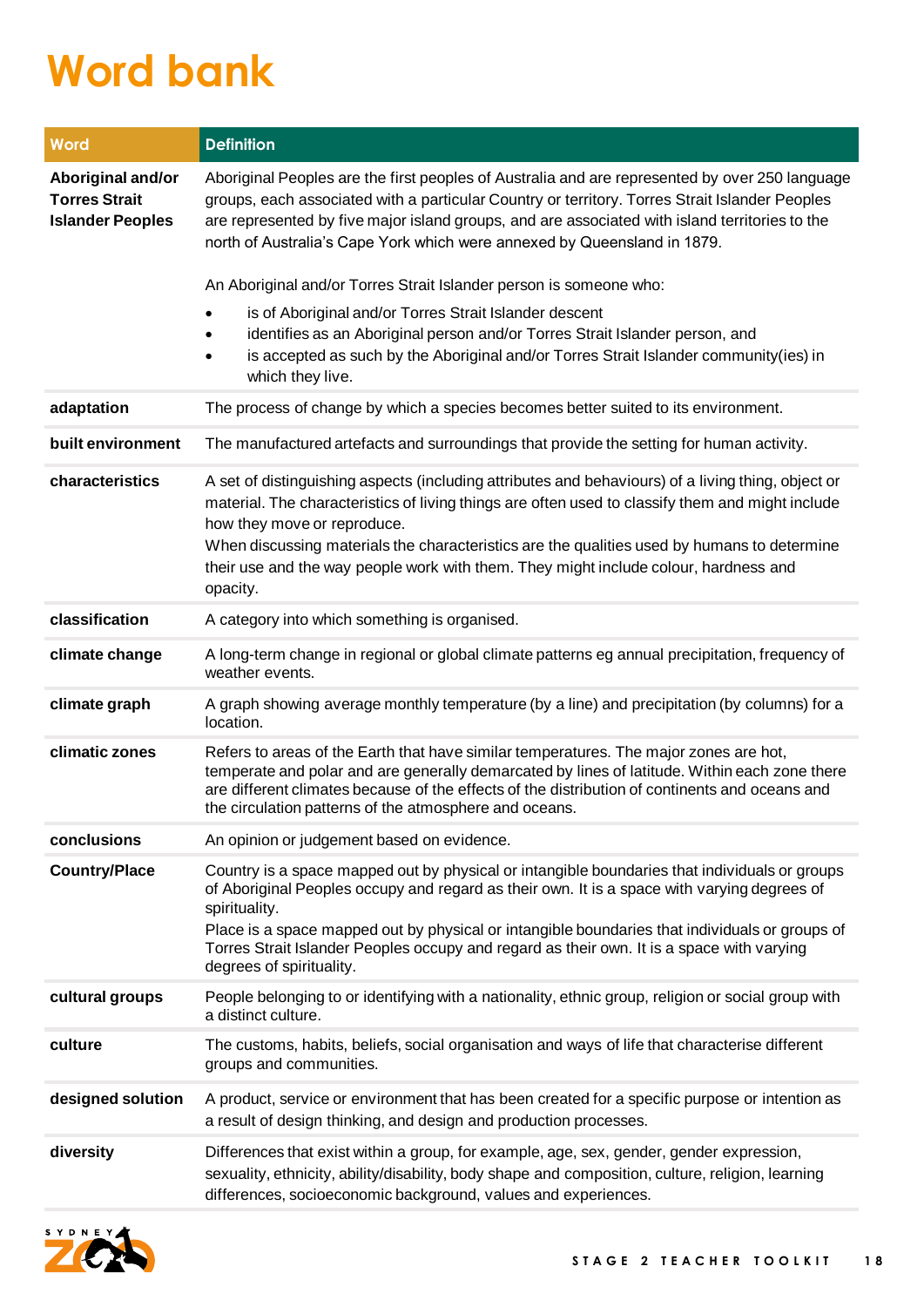## **Word bank**

| Word                   | <b>Definition</b>                                                                                                                                                                                                                                           |
|------------------------|-------------------------------------------------------------------------------------------------------------------------------------------------------------------------------------------------------------------------------------------------------------|
| environment            | The living and non-living elements of the Earth's surface and atmosphere. Where unqualified,<br>it includes human changes to the Earth's surface eg croplands, planted forests, buildings and<br>roads.                                                     |
| features               | The tangible elements of a place or environment.                                                                                                                                                                                                            |
| field sketches         | Annotated line drawings created to record features of an environment during fieldwork<br>activities.                                                                                                                                                        |
| habitat                | The natural home or environment of an animal, plant, or other organism.                                                                                                                                                                                     |
| investigate            | Carry out a systematic or formal inquiry to discover and examine information.                                                                                                                                                                               |
| investigation          | A scientific investigation is a systematic inquiry applying the processes of planning a course of<br>action, safely manipulating tools and equipment in collecting and interpreting data, drawing<br>evidence-based conclusions and communicating findings. |
| landscape              | A landscape is an area, created by a combination of geological, geomorphological, biological<br>and cultural layers that have evolved over time eg riverine, coastal or urban landscapes.                                                                   |
| natural<br>environment | An environment in which humans do not make significant interventions, for example ocean<br>environments or national parks.                                                                                                                                  |
| natural resources      | Resources provided by nature. Resources can be classified as renewable, non-renewable and<br>continuous. Also known as environmental resources.                                                                                                             |
| natural vegetation     | The vegetation that has evolved in an area over time.                                                                                                                                                                                                       |
| perception             | People's assessment of places and environments.                                                                                                                                                                                                             |
| seasonal calendar      | The classification of the weeks or months of the year into seasons eg spring, summer, autumn<br>and winter, or wet and dry, or the classifications of Aboriginal cultures.                                                                                  |
| sketch map             | A labelled drawing outlining the main geographical features of a place.                                                                                                                                                                                     |
| small-scale map        | A map showing a large area of the Earth's surface with little detail eg world map where one<br>centimetre on the map scale represents a large distance on the land.                                                                                         |
| sustainable            | Supporting the needs of the present without compromising the ability of future generations to<br>support their needs.                                                                                                                                       |
| weather                | The condition of the atmosphere at a point in time eg temperature, humidity.                                                                                                                                                                                |